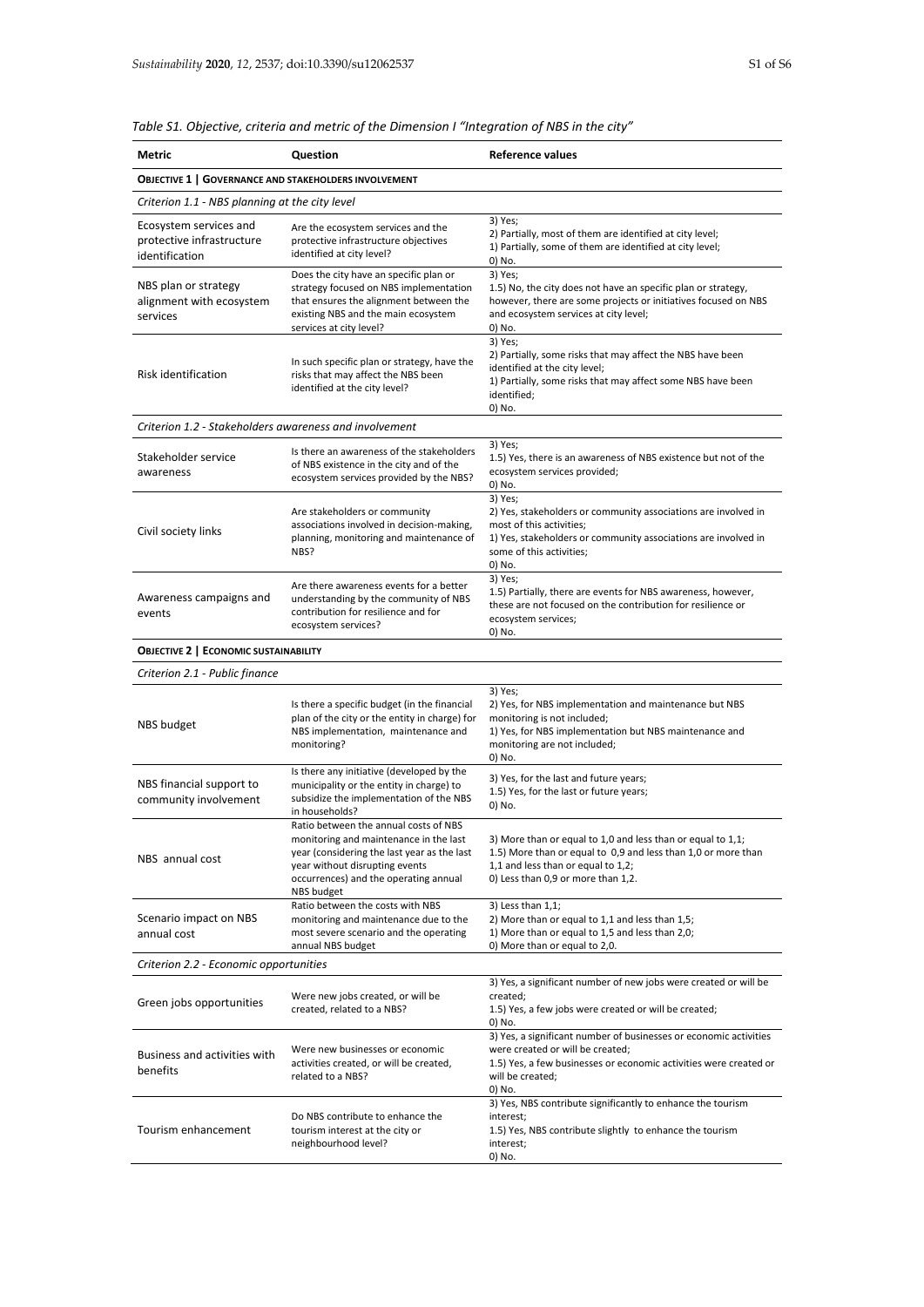| Metric                                                    | Question                                                                                                                                                                                             | <b>Reference values</b>                                                                                                                                                                                                                                                                                                                               |  |
|-----------------------------------------------------------|------------------------------------------------------------------------------------------------------------------------------------------------------------------------------------------------------|-------------------------------------------------------------------------------------------------------------------------------------------------------------------------------------------------------------------------------------------------------------------------------------------------------------------------------------------------------|--|
| <b>OBJECTIVE 3   SOCIAL INVOLVEMENT AND CO-BENEFITS</b>   |                                                                                                                                                                                                      |                                                                                                                                                                                                                                                                                                                                                       |  |
|                                                           | Criterion 3.1 - Citizens engagement and accessibility to NBS                                                                                                                                         |                                                                                                                                                                                                                                                                                                                                                       |  |
| Citizens engagement to NBS                                | Percentage of private NBS (e.g. green<br>roof, green area, rain garden,)                                                                                                                             | 3) More than or equal to 10% of NBS are private;<br>1.5) More than or equal to 5% and less than 10% of NBS are<br>private;<br>0) Less than 5% of NBS are private.                                                                                                                                                                                     |  |
| Public accessibility                                      | Percentage of public NBS                                                                                                                                                                             | 3) More than or equal to 90% NBS have public access;<br>2) More than or equal to 50% and less than 90% NBS have public<br>access;<br>1) More than or equal to 25% and less than 50% NBS have public<br>access;<br>0) Less than 25% NBS have public access.                                                                                            |  |
| <b>NBS</b> distribution                                   | Are NBS scattered in the city?                                                                                                                                                                       | 3) Yes, NBS are scattered in the city, existing one or more NBS in<br>each neighbourhood;<br>1.5) Yes, NBS are partially scattered in the city but do not exist in<br>all neighbourhoods;<br>0) No, a significant number of NBS (with an area higher than<br>0.25ha) are concentrated in a few locations or 50% of NBS area<br>is located in one NBS. |  |
| Criterion 3.2 - Social co-benefits                        |                                                                                                                                                                                                      |                                                                                                                                                                                                                                                                                                                                                       |  |
| Citizens awareness of NBS<br>urban heat island mitigation | Is it clear that citizens understand the NBS<br>contribution to urban heat island<br>mitigation, namely, a significant increase<br>of visitors in the NBS installations occurs<br>during heat waves? | 3) Yes;<br>1.5) Partially, a slight increase of visitors is perceived;<br>0) No.                                                                                                                                                                                                                                                                      |  |
| Health and well-being co-<br>benefits                     | Are NBS used as community locations for<br>sport and recreation activities (e.g.<br>running or yoga)?                                                                                                | 3) Yes, there is a significant number of events and a significant<br>increase of NBS visitors;<br>2) Yes, there is a significant number of events but there is not a<br>significant increase of NBS visitors;<br>1) Yes, there is some sport and recreation events;<br>0) No.                                                                         |  |
| Urban biodiversity                                        | Do NBS promote biodiversity?                                                                                                                                                                         | 3) Yes, all of the NBS;<br>2) Yes, most of them;<br>1) Yes, some of them;<br>0) No.                                                                                                                                                                                                                                                                   |  |
| Aesthetical and recreational<br>importance                | Are NBS used as community locations for<br>cultural activities (e.g. theatre or musical<br>events)?                                                                                                  | 3) Yes, all of the NBS;<br>2) Yes, most of them;<br>1) Yes, some of them;<br>0) No.                                                                                                                                                                                                                                                                   |  |
| <b>OBJECTIVE 4   ENVIRONMENTAL RESILIENCE</b>             |                                                                                                                                                                                                      |                                                                                                                                                                                                                                                                                                                                                       |  |
| Criterion 4.1 - Fresh water provision                     |                                                                                                                                                                                                      |                                                                                                                                                                                                                                                                                                                                                       |  |
| Groundwater recharge                                      | Is there a significant increase in<br>groundwater level nearby NBS?                                                                                                                                  | 3) Yes;<br>1.5) Yes, there is significant increase in groundwater level nearby<br>NBS only during wet season;<br>0) No.                                                                                                                                                                                                                               |  |
| Criterion 4.2 - Local air quality regulation              |                                                                                                                                                                                                      |                                                                                                                                                                                                                                                                                                                                                       |  |
| Temperature reduction for<br>local climate regulation     | Is a local temperature reduction expected<br>due to NBS implementation?                                                                                                                              | 3) Yes, a high reduction is expected;<br>2) Yes, a significant reduction is expected;<br>1) Yes, only a slight reduction is expected;<br>0) No.                                                                                                                                                                                                       |  |
| Air quality improvement                                   | What is the estimated air quality<br>improvement due to NBS<br>implementation?                                                                                                                       | 3) The air quality improve significantly;<br>1.5) The air quality improve slightly;<br>0) The air quality does not improve.                                                                                                                                                                                                                           |  |
| Carbon sequestration and<br>storage                       | Is a carbon sequestration and storage<br>increase expected due to NBS<br>implementation?                                                                                                             | 3) Yes, above 30 t/ha;<br>2) Yes, between 20 and 30 t/ha;<br>1) Yes, between 10 and 20 t/ha;<br>0) Yes, less than 10 t/ha.                                                                                                                                                                                                                            |  |
| Criterion 4.3 - Moderation of extreme events              |                                                                                                                                                                                                      |                                                                                                                                                                                                                                                                                                                                                       |  |
| <b>Estimated infiltration</b><br>enhancement              | To the applicable NBS, what is the<br>estimated infiltration rate due to NBS<br>implementation?                                                                                                      | 3) The average NBS infiltration rate is above 200 mm/h;<br>2) The average NBS infiltration rate is between 100 and 200<br>mm/h;<br>1) The average NBS infiltration rate is between 10 and 100<br>mm/h.<br>0) The average NBS infiltration rate is less than 10 mm/h.                                                                                  |  |
| Estimated water retention<br>enhancement                  | What is the estimated water retention<br>due to NBS implementation?                                                                                                                                  | 3) The estimated water retention is between 80% and 100%;<br>2) The estimated water retention is between 50% and 80%;<br>1) The estimated water retention is between 20% and 50%;<br>0) The estimated water retention is less than 20%.                                                                                                               |  |
| Estimated<br>evapotranspiration<br>improvement            | What is the estimated evapotranspiration<br>due to NBS implementation?                                                                                                                               | 3) The estimated evapotranspiration is above 5 mm/day;<br>1.5) The estimated evapotranspiration is between 1 and 5<br>mm/day;<br>0) The estimated evapotranspiration is less than 1 mm/day.                                                                                                                                                           |  |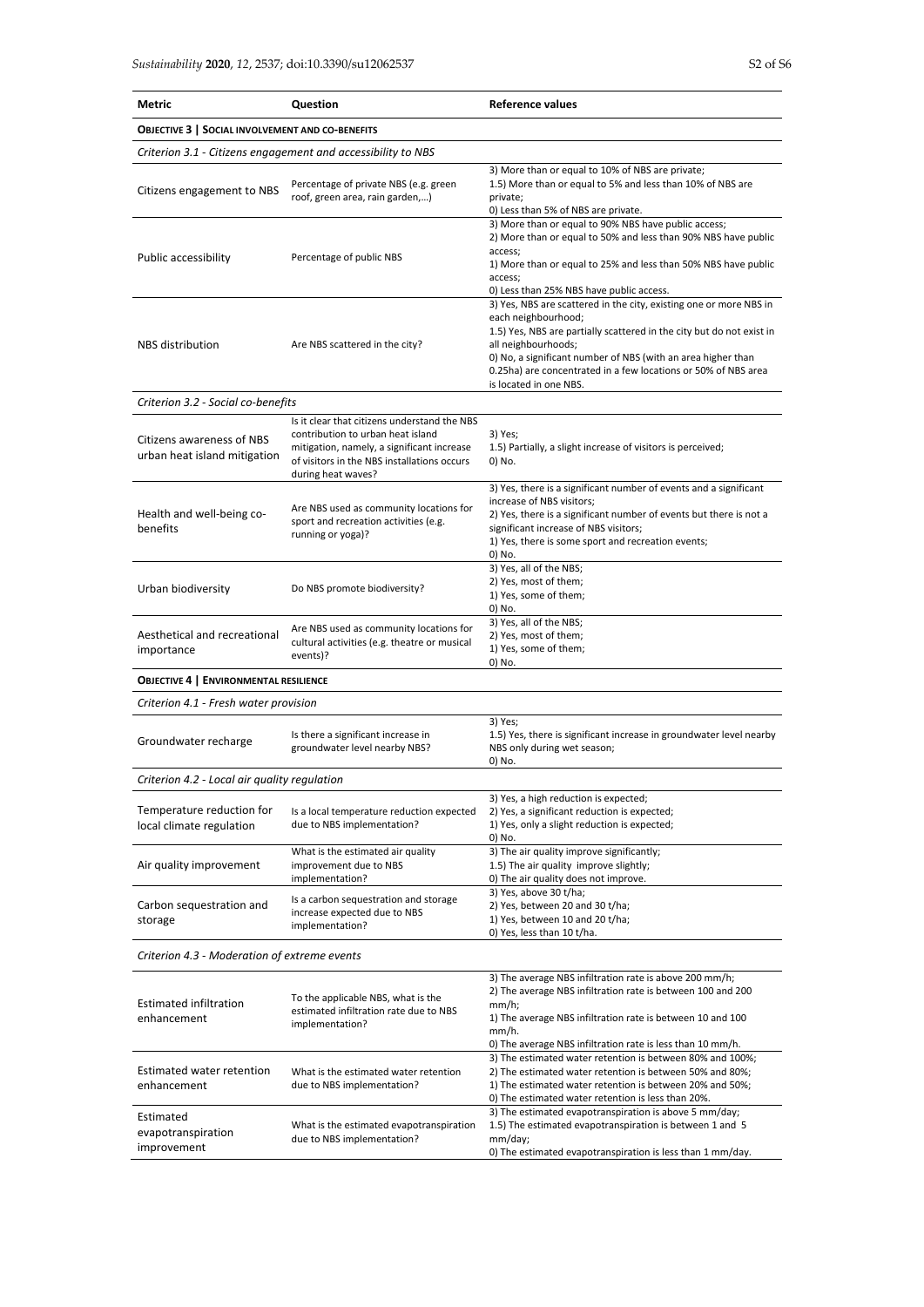| <b>Metric</b>                                  | <b>Question</b>                                                                                                                                                                   | <b>Reference values</b>                                                                                                                           |  |
|------------------------------------------------|-----------------------------------------------------------------------------------------------------------------------------------------------------------------------------------|---------------------------------------------------------------------------------------------------------------------------------------------------|--|
| Criterion: 4.4 - Water treatment               |                                                                                                                                                                                   |                                                                                                                                                   |  |
| Use of NBS for stormwater<br>treatment         | Do existing NBS contribute for the<br>stormwater treatment of surface runoff?                                                                                                     | 3) Yes, all of the NBS;<br>2) Yes, most of them;<br>1) Yes, some of them;<br>0) No.                                                               |  |
| Use of NBS for wastewater<br>treatment         | Are NBS providing any pollution<br>treatment in the city's wastewater<br>treatment plants?                                                                                        | 3) Yes, all of the NBS;<br>2) Yes, most of them;<br>1) Yes, some of them;<br>0) No.                                                               |  |
| Standing water quality                         | Is there standing water with good water<br>quality in the NBS?                                                                                                                    | 3) Yes, most of the time or in all of the NBS;<br>2) Yes, frequently or in most of the NBS;<br>1) Yes, sometimes or in some of the NBS;<br>0) No. |  |
|                                                | Criterion 4.5 - Erosion prevention and maintenance of soil fertility                                                                                                              |                                                                                                                                                   |  |
| Regeneration of abandoned<br>areas             | Do NBS contribute to derelict areas and<br>brownfield regeneration?                                                                                                               | 3) Yes, all of the NBS;<br>2) Yes, most of them;<br>1) Yes, some of them;<br>0) No.                                                               |  |
| Land slide and erosion<br>prevention           | Do NBS contribute to land slide and<br>erosion prevention?                                                                                                                        | 3) Yes, all of the NBS;<br>2) Yes, most of them;<br>1) Yes, some of them;<br>0) No.                                                               |  |
| Criterion 4.6 - Habitats for species promotion |                                                                                                                                                                                   |                                                                                                                                                   |  |
| Adequate living spaces                         | Do NBS represent living spaces for plants<br>or animals, providing appropriate<br>conditions (food, water and shelter) for<br>different species (migratory or non-<br>migratory)? | 3) Yes, all of the NBS;<br>2) Yes, most of them;<br>1) Yes, some of them;<br>0) No.                                                               |  |
| Undesired species                              | Do NBS represent living spaces for<br>undesired species (e.g. plants emitting<br>allergic pollen) and plagues (e.g.<br>mosquitos)?                                                | 3) No;<br>2) Yes, sometimes or in some of the NBS;<br>1) Yes, frequently or in most of the NBS;<br>0) Yes, most of the time or in all of the NBS. |  |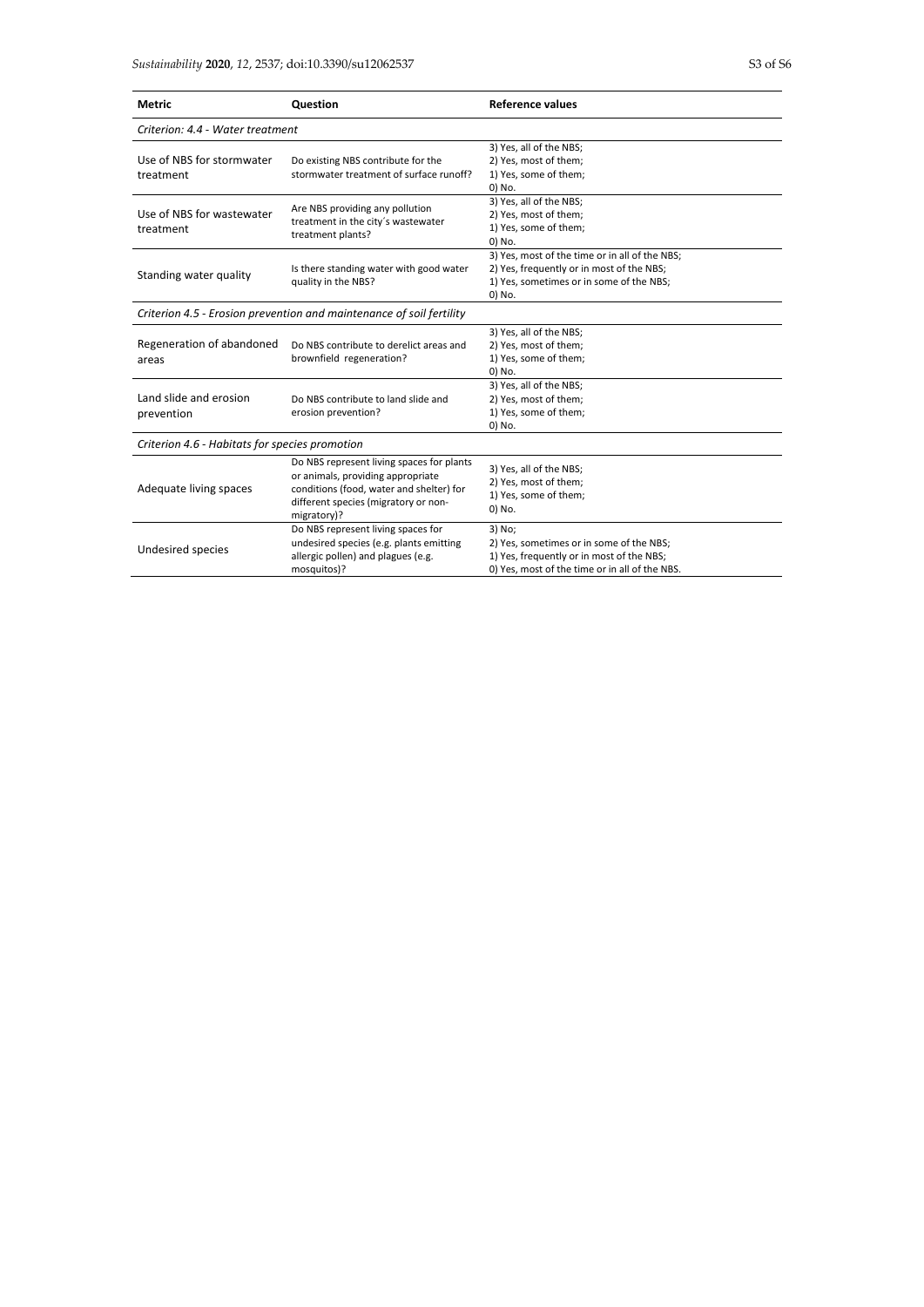| Table S2. Objective, criteria and metric of the Dimension II "Operation and service of NBS". |
|----------------------------------------------------------------------------------------------|
|----------------------------------------------------------------------------------------------|

| <b>Metric</b>                                             | Question                                                                                                                                                                      | <b>Reference values</b>                                                                                                                                                                                                                                    |  |
|-----------------------------------------------------------|-------------------------------------------------------------------------------------------------------------------------------------------------------------------------------|------------------------------------------------------------------------------------------------------------------------------------------------------------------------------------------------------------------------------------------------------------|--|
| <b>OBJECTIVE 5   SPATIAL PLANNING</b>                     |                                                                                                                                                                               |                                                                                                                                                                                                                                                            |  |
| Criterion 5.1 - Hazard and exposure mapping               |                                                                                                                                                                               |                                                                                                                                                                                                                                                            |  |
| Presentation process for<br>risk information              | Do clear and regularly updated hazard<br>maps and data on hazard exist (e.g.<br>flooding, heat waves)?                                                                        | 3) Yes;<br>1.5) Yes, but are not regularly updated;<br>0) No.                                                                                                                                                                                              |  |
| NBS on risk areas                                         | Do risk related maps include the<br>identification of NBS?                                                                                                                    | 3) Yes;<br>2) Yes, risk related maps include the identification of most NBS;<br>1) Yes, risk related maps include the identification of some NBS;<br>0) No.                                                                                                |  |
| Criterion 5.2 - Land use and NBS inclusion                |                                                                                                                                                                               |                                                                                                                                                                                                                                                            |  |
| Land use planning                                         | Is there a land use planning and zoning in<br>the city, and the NBS are considered?                                                                                           | 3) Yes;<br>2) Yes, but only some NBS are identified;<br>1) Yes, but NBS are not identified;<br>0) No.                                                                                                                                                      |  |
| Integration of NBS into city<br>policy and projects       | Are NBS being promoted on major urban<br>development and infrastructure projects<br>through policy?                                                                           | 3) Yes;<br>0) No.                                                                                                                                                                                                                                          |  |
| <b>OBJECTIVE 6   SERVICE MANAGEMENT</b>                   |                                                                                                                                                                               |                                                                                                                                                                                                                                                            |  |
| Criterion 6.1 - Service management and planning           |                                                                                                                                                                               |                                                                                                                                                                                                                                                            |  |
| Integrated management<br>plan and NBS management          | Does the city have a periodically<br>monitored and reviewed plan for the<br>integrated management of the several<br>NBS in the city?                                          | 3) Yes;<br>1.5) Yes, but it is not periodically monitored or reviewed;<br>0) No.                                                                                                                                                                           |  |
| Service articulation                                      | Is there an articulation and exchange of<br>information between the entities in<br>charge of NBS management, stormwater<br>management services and green space<br>management? | 3) Yes;<br>1.5) Yes, only with stormwater management services or with<br>green space management;<br>0) No.                                                                                                                                                 |  |
| Criterion 6.2 - Resources availability and adequacy       |                                                                                                                                                                               |                                                                                                                                                                                                                                                            |  |
| Service management and<br>competences adequacy            | Are all NBS assigned to a specific<br>management entity or department with<br>adequate competences?                                                                           | 3) Yes;<br>2) Yes, but available competences have to be enhanced:<br>1) Yes, but available competences are not adequate;<br>0) No.                                                                                                                         |  |
| Financial and technical<br>resources                      | Does the entity in charge of NBS have<br>appropriate financial and technical<br>(operational and technological)<br>resources?                                                 | 3) Yes;<br>1.5) Yes, the entity has some appropriate financial and technical<br>resources;<br>0) No.                                                                                                                                                       |  |
| <b>OBJECTIVE 7   RESILIENCE ENGAGED SERVICE</b>           |                                                                                                                                                                               |                                                                                                                                                                                                                                                            |  |
| Criterion 7.1 - Flexible service                          |                                                                                                                                                                               |                                                                                                                                                                                                                                                            |  |
| Ecosystem service<br>improvement                          | Will the planned NBS contribute for the<br>existing ecosystem service functions of<br>regulating, provisioning,<br>habitat/supporting and cultural<br>objectives?             | 3) Yes;<br>2) Yes, planned NBS will contribute to most ES functions;<br>1) Yes, planned NBS will contribute to some ES functions;<br>0) No.                                                                                                                |  |
| Water reuse                                               | Is the water retained in the existing NBS<br>used for other purposes (e.g. irrigation or<br>urban cleaning)?                                                                  | 3) Yes;<br>2) Yes, in most NBS;<br>1) Yes, in some NBS;<br>0) No.                                                                                                                                                                                          |  |
| Water uses                                                | % of stormwater water being used for<br>irrigation, street cleaning, firefighting                                                                                             | 3) More than or equal to 50%;<br>2) More than 25% and less than 50%;<br>1) More than 10% and less than or equal to 25%;<br>0) Less than or equal to 10%.                                                                                                   |  |
| Criterion 7.2 - Scenarios relevance for disaster response |                                                                                                                                                                               |                                                                                                                                                                                                                                                            |  |
| Scenarios definition                                      | Are relevant scenarios identified for heat<br>waves, flooding and droughts?                                                                                                   | 3) Yes:<br>1.5) Partially, some relevant scenarios are identified;<br>0) No.                                                                                                                                                                               |  |
| Risk awareness in scenarios                               | Are the identified risk considered in the<br>established scenarios?                                                                                                           | 3) Yes;<br>1.5) Partially, some identified risks are considered;<br>0) No.                                                                                                                                                                                 |  |
| Criterion 7.3 - Reliable service                          |                                                                                                                                                                               |                                                                                                                                                                                                                                                            |  |
| Flooded area                                              | [Maximum flooded area, related to<br>stormwater drainage problems / area of<br>NBS urban catchment] x 100                                                                     | 3) No flooded areas;<br>2) Less than or equal to 2,5% areas are flooded;<br>1) More than 2,5% and less than 5,0% areas are flooded;<br>0) More than or equal to 5,0% and less than 10,0% areas are<br>flooded.                                             |  |
| Affected critical locations                               | [Maximum number of critical locations<br>affected by surface flooding in wet<br>weather / number of critical locations at<br>the reference date] x 100                        | 3) No critical locations affected;<br>2) Less than or equal to 2,5% critical locations affected;<br>1) More than 2,5% and less than 5,0% critical locations affected;<br>0) More than or equal to 5,0% and less than 10,0% critical<br>locations affected. |  |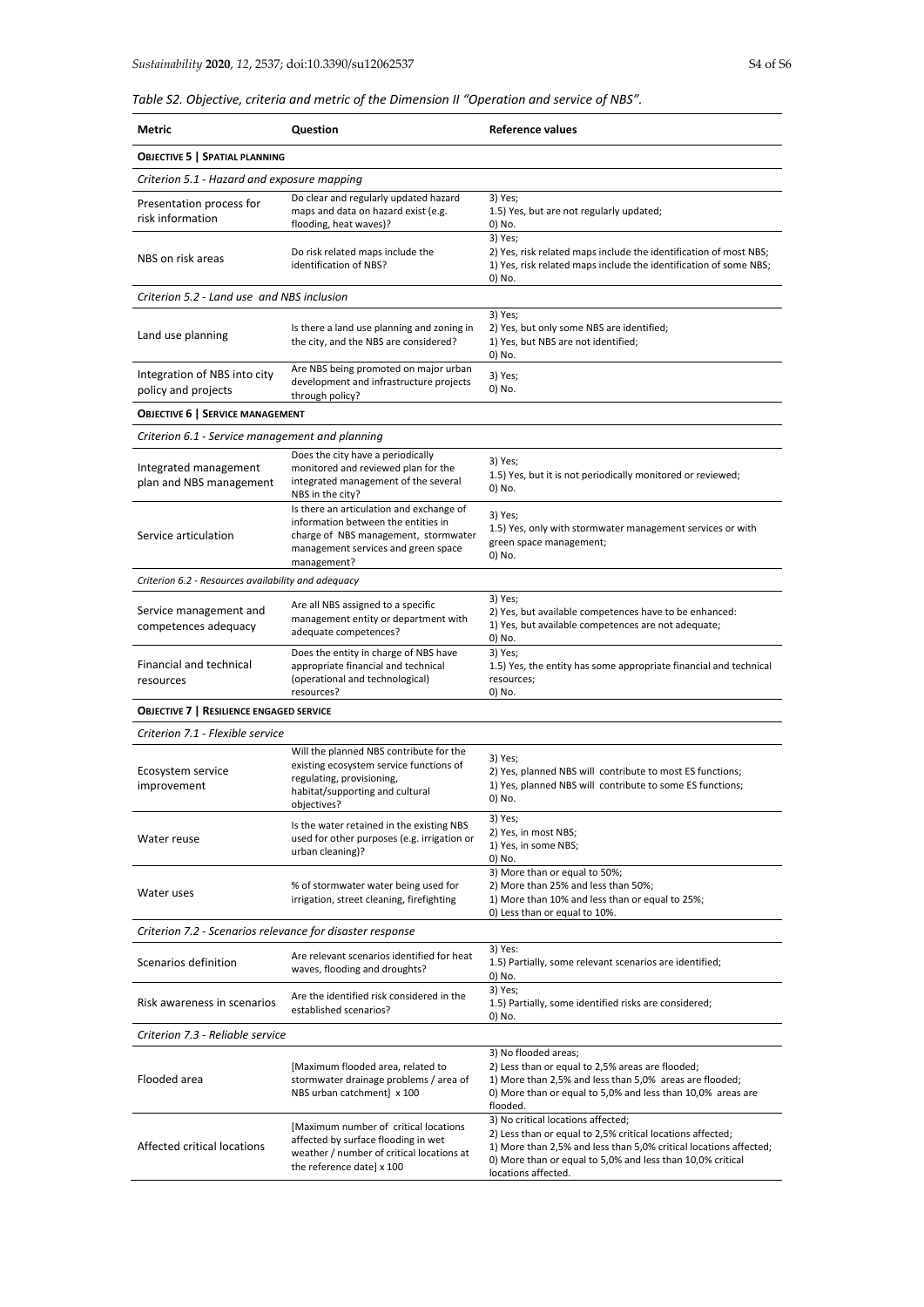| Metric                                                                 | Question                                                                                                                                                                                                                                                       | <b>Reference values</b>                                                                                                                                                                                                                                                                   |  |
|------------------------------------------------------------------------|----------------------------------------------------------------------------------------------------------------------------------------------------------------------------------------------------------------------------------------------------------------|-------------------------------------------------------------------------------------------------------------------------------------------------------------------------------------------------------------------------------------------------------------------------------------------|--|
| Period with critical locations<br>affected                             | Maximum time critical location were out-<br>of-service due to flooding NBS (hours)                                                                                                                                                                             | 3) Less or equal to 2 hours;<br>2) More than 2 and less than 6 hours;<br>1) More than or equal to 6 and less than 24 hours;<br>0) More than or equal to 24 hours.                                                                                                                         |  |
| Affected building                                                      | [Maximum number of affected buildings /<br>number of building] x 100                                                                                                                                                                                           | 3) No buildings affected;<br>2) Less than or equal to 2,5% buildings affected;<br>1) More than 2,5% and less than 5,0% buildings affected;<br>0) More than or equal to 5,0% and less than 10,0% buildings<br>affected.                                                                    |  |
| Affected people                                                        | [Maximum number of affected person /<br>population of urban catchment ] x 100                                                                                                                                                                                  | 3) No person affected;<br>2) Less than or equal to 2,5%;<br>1) More than 2,5% and less than 5,0%;<br>0) More than or equal to 5,0% and less than 10,0%.                                                                                                                                   |  |
| <b>OBJECTIVE 8   INFRASTRUCTURE SAFETY AND ROBUSTNESS</b>              |                                                                                                                                                                                                                                                                |                                                                                                                                                                                                                                                                                           |  |
|                                                                        | Criterion 8.1 - Infrastructure assets criticality and protection                                                                                                                                                                                               |                                                                                                                                                                                                                                                                                           |  |
| Critical components                                                    | Are the critical component of the NBS<br>infrastructure known?                                                                                                                                                                                                 | 3) Yes;<br>2) Yes, in most NBS;<br>1) Yes, in some NBS;<br>0) No.                                                                                                                                                                                                                         |  |
| Protective buffer                                                      | If applicable to the specific NBS, is there a<br>protective buffer for the infrastructure?                                                                                                                                                                     | 3) Yes;<br>2) Yes, there are protective buffers for most applicable NBS;<br>1) Yes, there are protective buffers for some applicable NBS;<br>0) No.                                                                                                                                       |  |
| Criterion 8.2 - Infrastructure assets robustness                       |                                                                                                                                                                                                                                                                |                                                                                                                                                                                                                                                                                           |  |
| Infrastructure flow rate                                               | Ratio between monitoring flow last year<br>and the design flow of the structure                                                                                                                                                                                | 3) More than or equal to 0,9 and less than or equal to 1,1;<br>1.5) More than or equal to 0,8 and less than 0,9 or more than 1,1<br>and less than or equal to 1,2;<br>0) Less than 0,8 and more than 1,2.                                                                                 |  |
| Infrastructure water level<br>rate                                     | Ratio between monitoring water level last<br>year and the design water level of the<br>structure                                                                                                                                                               | 3) More than or equal to 0,9 and less than or equal to 1,1;<br>1.5) More than or equal to 0,8 and less than 0,9 or more than 1,1<br>and less than or equal to 1,2;<br>0) Less than 0,8 and more than 1,2.                                                                                 |  |
| Infrastructure volume rate                                             | Ratio between monitoring volume last<br>year and the design volume of the<br>structure                                                                                                                                                                         | 3) More than or equal to 0,9 and less than or equal to 1,1;<br>1.5) More than or equal to 0,8 and less than 0,9 or more than 1,1<br>and less than or equal to 1,2;<br>0) Less than 0,8 and more than 1,2.                                                                                 |  |
| Time for restoration                                                   | Maximum out-of-service period last year<br>(days)                                                                                                                                                                                                              | 3) More than or equal to 1,0 and less than or equal to 1,1;<br>2) More than 1,0 or equal to 0,9 and less than or equal to 3,0;<br>1) More than 3,0 and less than or equal to 6,0;<br>0) More than 6,0.                                                                                    |  |
| Overall hydraulic<br>performance                                       | Have the infrastructure presented an<br>overall good hydraulic performance last<br>year?                                                                                                                                                                       | 3) Yes;<br>2) Most of time, most of the infrastructure;<br>2) Most of time, some infrastructure;<br>0) No.                                                                                                                                                                                |  |
| Overall water quality                                                  | Have the infrastructure presented an<br>overall good water quality last year?                                                                                                                                                                                  | 3) Yes;<br>2) Most of time, most of the infrastructure;<br>1) Most of time, some infrastructure;<br>0) No.                                                                                                                                                                                |  |
| Criterion 8.3 - Infrastructure monitoring and maintenance              |                                                                                                                                                                                                                                                                |                                                                                                                                                                                                                                                                                           |  |
| Monitoring program                                                     | Is there a monitoring program and it is<br>being implemented?                                                                                                                                                                                                  | 3) Yes;<br>2) Yes, but it is being only partially implemented;<br>1) Yes, but is not being implemented;<br>0) No.                                                                                                                                                                         |  |
| Monitored variables and<br>relevant aspects                            | What quality and quantity variables and<br>relevant aspects are monitoring in the<br>structure (Type 1: precipitation; Type 2:<br>hydraulic variables (e.g. flow rate,<br>velocity); Type3: water quality variables<br>(e.g. Total Suspended solids, E.coli)?  | 3) All types of variables are monitored;<br>2) Only two types of variables are monitored;<br>1) Only one variable type is monitored;<br>0) The structure is no monitored.                                                                                                                 |  |
| Maintenance program                                                    | Is there a maintenance program and it is<br>being implemented?                                                                                                                                                                                                 | 3) Yes;<br>2) Yes, but is being partially implemented;<br>1) Yes, but is not being implemented;<br>0) No.                                                                                                                                                                                 |  |
| Variables and relevant<br>aspects for maintenance                      | What quality and quantity variables and<br>aspects are relevant for the structure<br>maintenance(Type 1: precipitation; Type<br>2: hydraulic variables (e.g. flow rate,<br>velocity); Type3: water quality variables<br>(e.g. Total Suspended solids, E.coli)? | 3) Yes, maintenance interventions consider all types of variables;<br>2) Yes, maintenance interventions consider only two types of<br>variables;<br>1) Yes, maintenance interventions consider only one of<br>variables;<br>0) No, maintenance interventions do not depend on monitoring. |  |
| <b>OBJECTIVE 9   INFRASTRUCTURE PREPAREDNESS</b>                       |                                                                                                                                                                                                                                                                |                                                                                                                                                                                                                                                                                           |  |
| Criterion 9.1 - Infrastructure preparedness for recovery and buildback |                                                                                                                                                                                                                                                                |                                                                                                                                                                                                                                                                                           |  |
| Time for restoration under<br>stress                                   | Maximum out-of-service period for the<br>last year under a disruptive event or<br>continuous stress (days)                                                                                                                                                     | 3) Less than or equal to 1,0;<br>2) Mores than 1,0 and less than or equal to 3,0;<br>1) More than 3,0 and less or equal to 6,0;<br>0) More than 6,0.                                                                                                                                      |  |